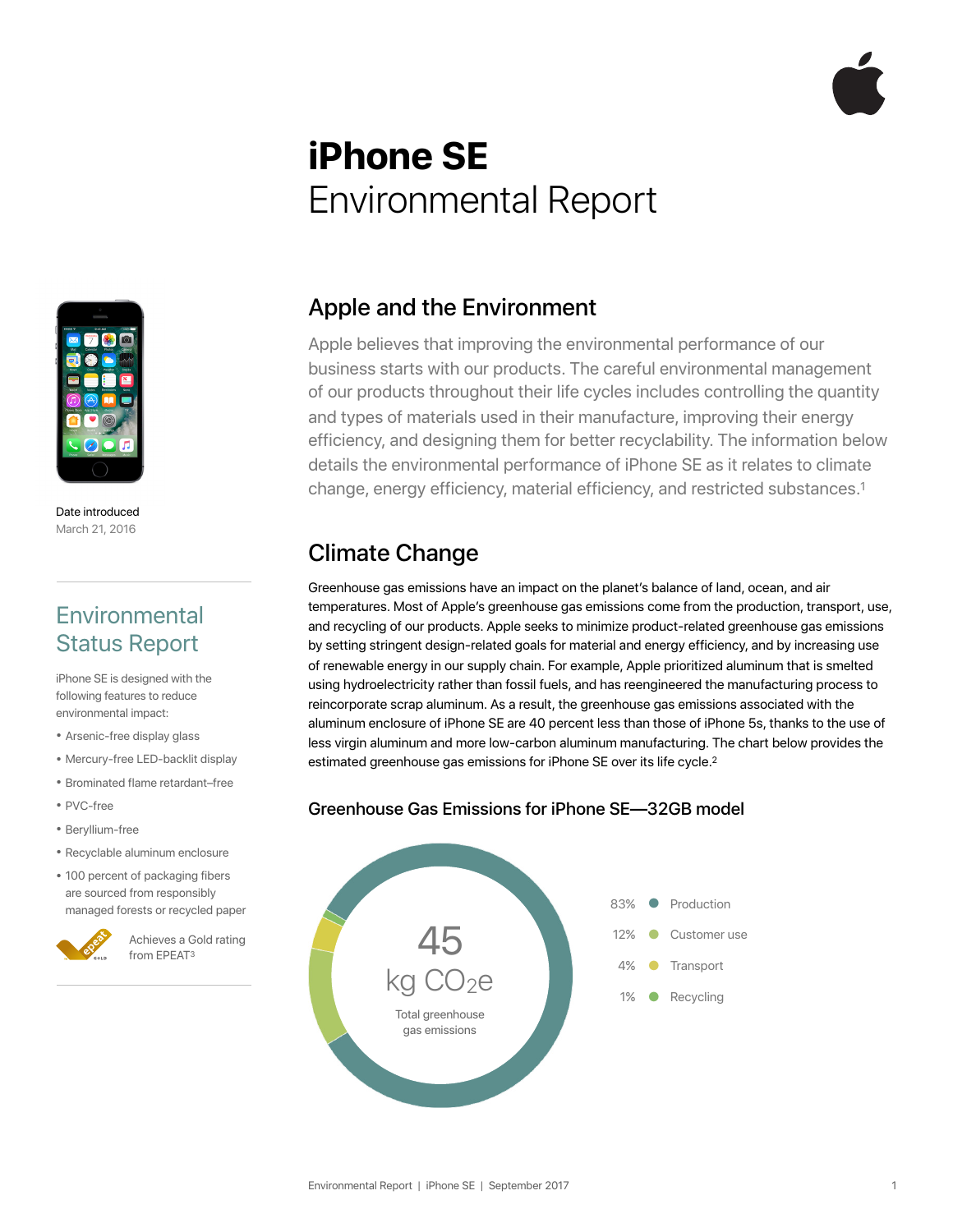

#### **Battery design**

iPhone SE features a lithium-ion polymer battery chemistry that is free of lead, cadmium, and mercury. This allows for an extended lifespan, and is designed to deliver up to 500 full charge and discharge cycles before it reaches 80 percent of its original capacity.

# Energy Efficiency

iPhone SE uses power-efficient components and software that intelligently manages power consumption. The following table details the energy efficiency of the Apple USB Power Adapter.

#### Energy Efficiency of the Apple USB Power Adapter

| Mode                     | 100V   | 115V   | 230V   |
|--------------------------|--------|--------|--------|
| Power adapter, no-load   | 0.014W | 0.014W | 0.012W |
| Power adapter efficiency | 74.3%  | 74.3%  | 73.1%  |

## Material Efficiency

Apple's ultracompact product and packaging designs lead the industry in material efficiency. Reducing the material footprint of a product helps maximize shipping efficiency. It also helps reduce energy consumed during production and material waste generated at the end of the product's life. iPhone SE is made of aluminum and other materials highly desired by recyclers. The chart below details the materials used in iPhone SE.3

#### Material Use for iPhone SE

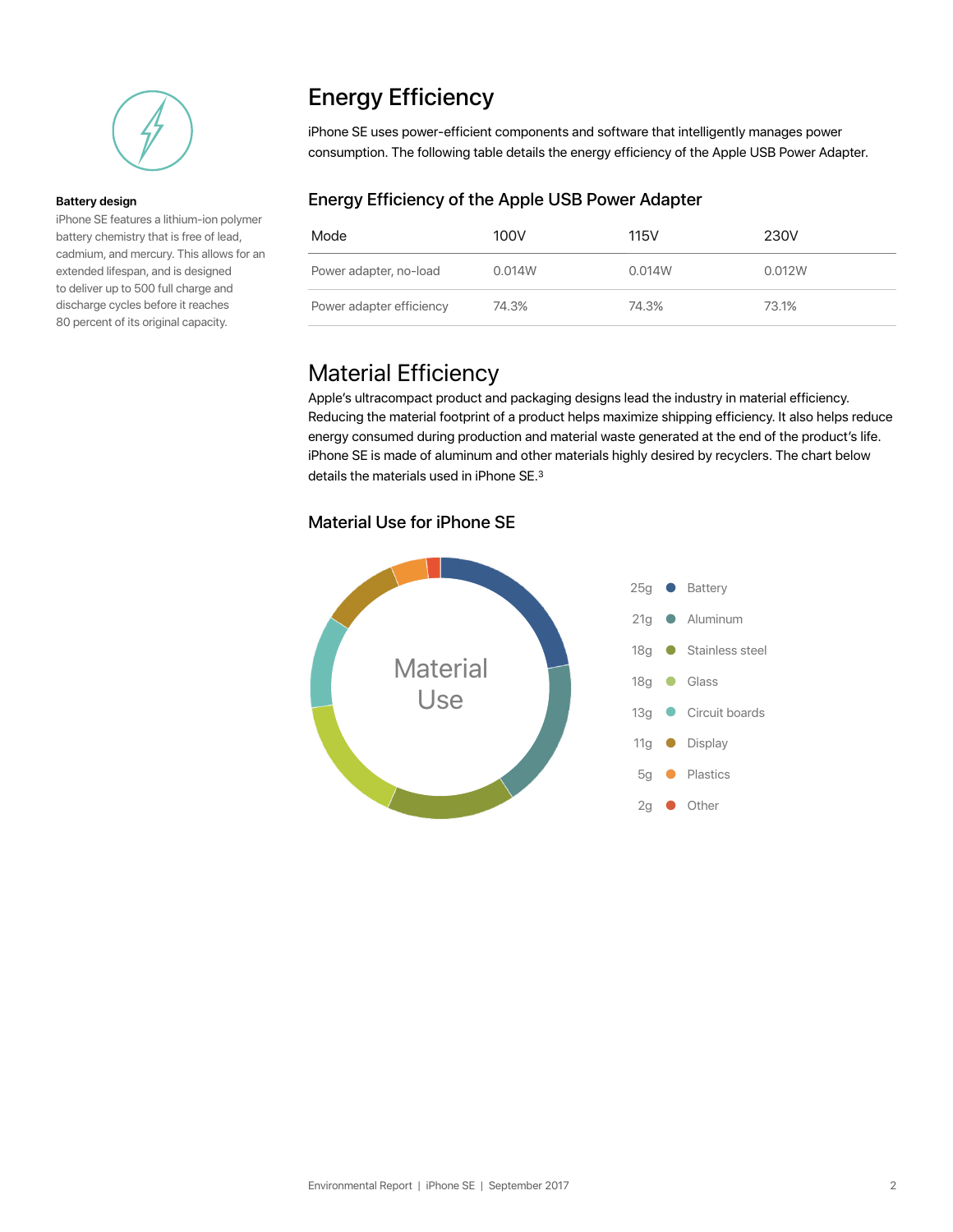

U.S. retail packaging of iPhone SE is 26 percent lighter and consumes 41 percent less volume than the firstgeneration iPhone packaging.

# Packaging

The packaging for iPhone SE is recyclable, and 100 percent of the fiber in its retail box is either from recycled content or sourced from responsibly managed forests. In addition, the iPhone SE packaging is extremely material efficient, allowing 80 percent more units to be transported in an airline shipping container compared to the first-generation iPhone. The following table details the materials used in iPhone SE packaging.1

#### Packaging Breakdown for iPhone SE

| Material                       | Retail box      |
|--------------------------------|-----------------|
| Fiber (fiberboard, paperboard) | 116g            |
| High-impact polystyrene        | 24 <sub>g</sub> |
| Other plastics                 | 4g              |

## Restricted Substances

Apple has long taken a leadership role in restricting harmful substances from our products and packaging. As part of this strategy, all Apple products comply with the strict European Directive on the Restriction of the Use of Certain Hazardous Substances in Electrical and Electronic Equipment, also known as the RoHS Directive. Examples of materials restricted by RoHS include lead, mercury, cadmium, hexavalent chromium, and the brominated flame retardants (BFRs) PBB and PBDE. iPhone SE goes even further than the requirements of the RoHS Directive by incorporating the following more aggressive restrictions:

- Arsenic-free display glass
- Mercury-free LED-backlit display
- BFR-free
- PVC-free
- Beryllium-free



# Recycling

Through ultra-efficient design and the use of highly recyclable materials, Apple has minimized material waste at the product's end of life. In addition, Apple offers and participates in various product takeback and recycling programs in 99 percent of the countries where Apple products are sold, including at all Apple Stores. All products are processed in the country or region in which they are collected. For more information on how to recycle your products at end of life, visit www.apple.com/recycling.